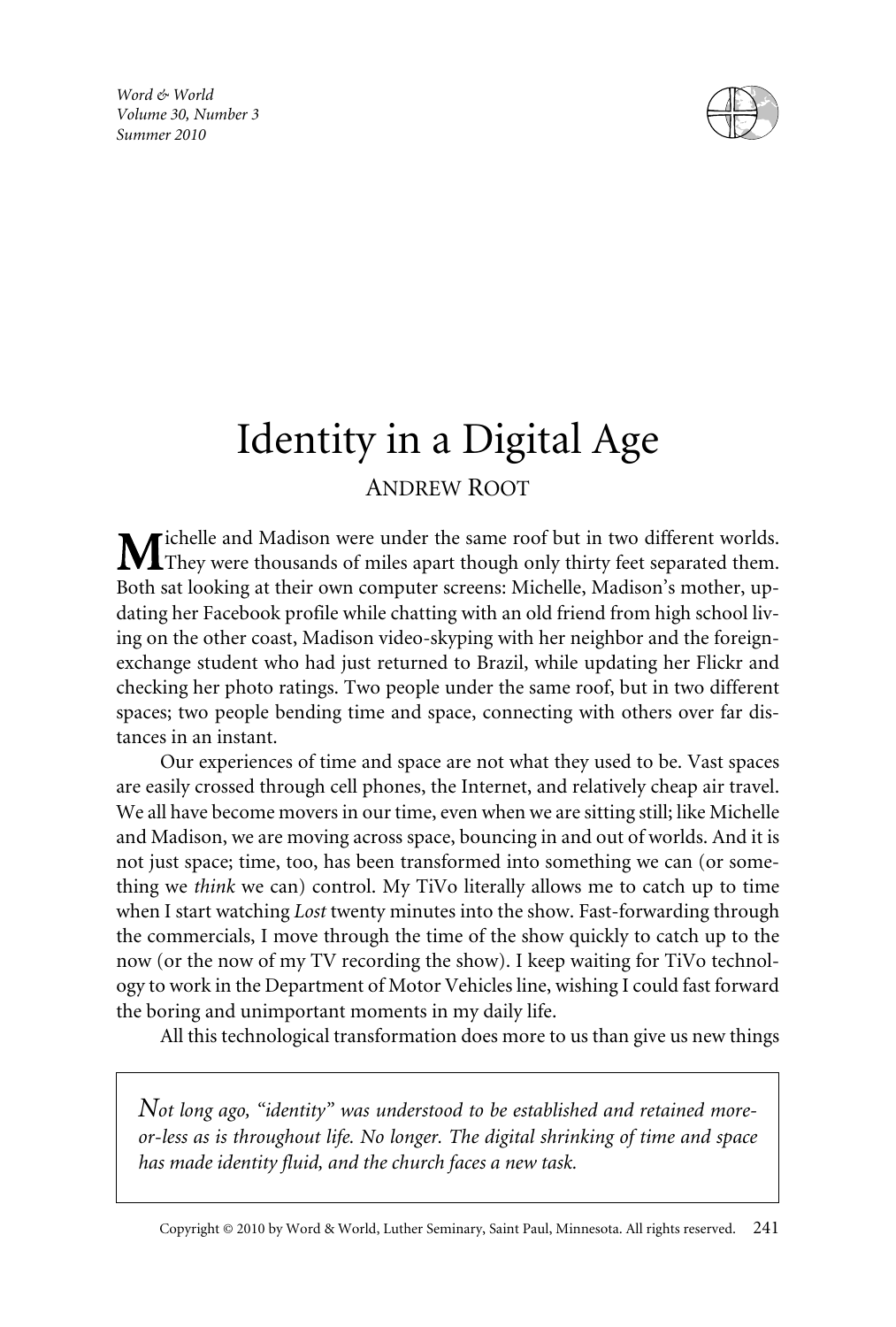to want to buy, but, in using it, it actually changes us. It changes the way we understand who we are; it has a way of impacting our very identity, or at least the very ways we construct an identity. Technology shapes our identity.

### **TALK OF IDENTITY**

Talk of identity has been a central element of modern life and the project of the self, as Charles Taylor and others call it.<sup>1</sup> It has often been believed that adolescence is a time of identity formation. Sometime between the ages of thirteen and twenty-something, you figure out who you are. It was Erik Erikson, one of Sigmund Freud's greatest students, who presented this thesis in the last century.<sup>2</sup> The simple idea was that adolescence was a cultural period of moratorium, a kind of societal time-out, where the individual was given time and space to figure out who she would be by figuring out what she was good at and whom she would love. While Erikson moved on from Freud in many areas, he didn't do that here; rather, he bolstered Freud's essential belief: that the healthy person was the person who could work and love. Then, in Erikson's mind, adolescence was the time when you figured out what work you could do and whom you could love for the rest of your life.

> *adolescence was a cultural period of moratorium, a kind of societal time-out, where the individual was given time and space to figure out who she would be*

Erikson had tied this identity formation to the biological unfolding of the individual, meaning he believed that forming your identity was somehow tied to an inner biological clock ticking inside of you. What's interesting is that Erikson, while a great cultural observer, didn't see that his own theory was imbedded in a certain historical epoch, an epoch that had radically transformed time and space in its own right.

Erikson is often assumed to be the great modernist developmental psychologist, and a modernist he was. But I don't mean modernist as a bad word, as we so often use it today, as if "modernist" refers to old, rigid, and confined. Rather, modernity had its own genius, a genius that we still happily live with today. At its core, modernity turned our attention away from the past and toward the future. For most of human history, human life was really about assimilation of the past (past wisdom, ancient stories). To live in your now, you had to assimilate yourself to the past; to survive your now, you would need the wisdom and maybe the spirit of your fathers. Modernity breaks this past-looking inclination and turns our chin toward the future. Modernity says, "Forget the past! The past is old (and old is bad).

<sup>&</sup>lt;sup>1</sup>See Charles Taylor, *Sources of the Self: The Making of Modern Identity* (Cambridge, MA: Harvard University Press, 1989).

<sup>2</sup> See Erik Erikson's *Identity: Youth and Crisis* (New York: W. W. Norton, 1968).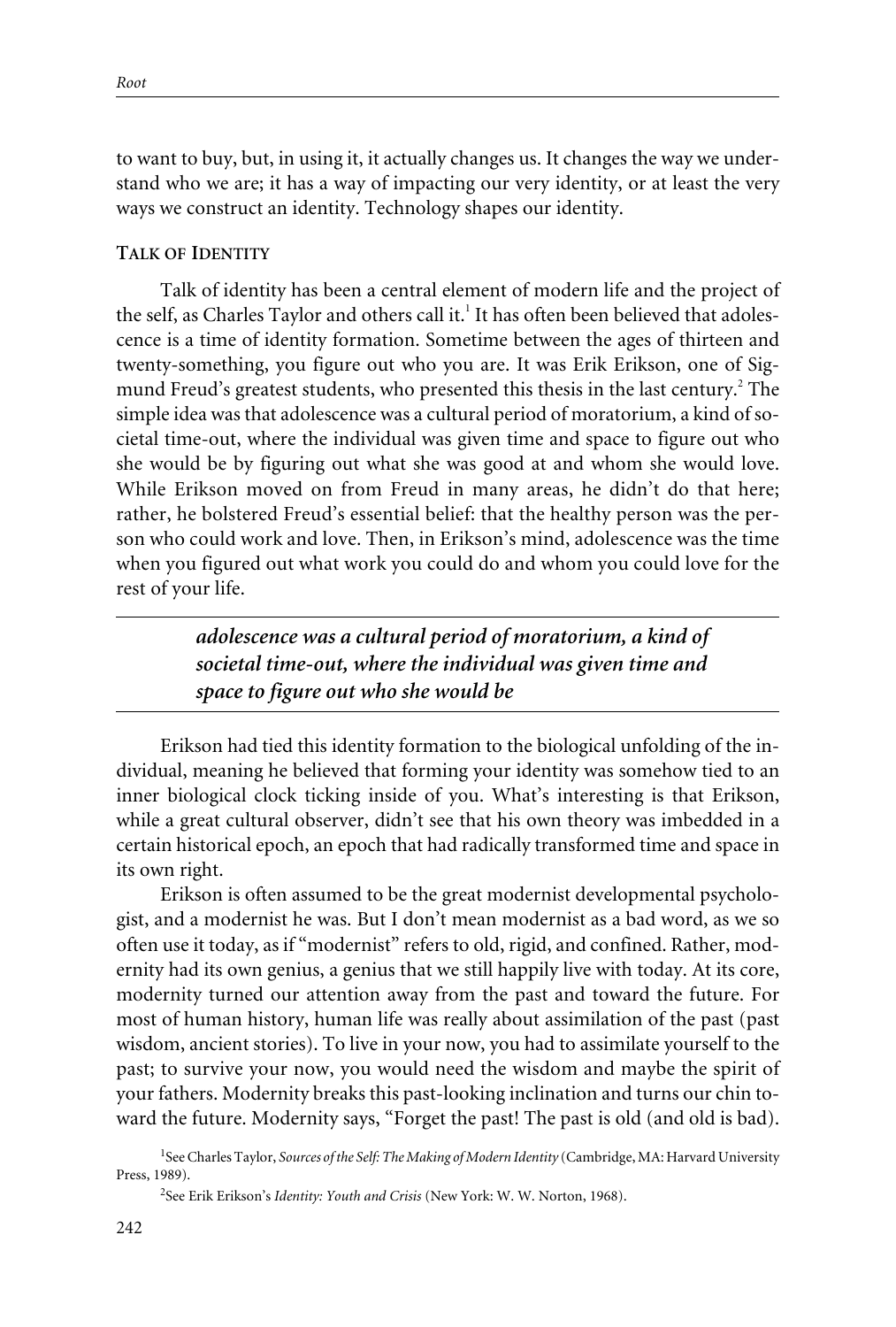The future is before you; go and make a life for yourself!" While for most of human history life was organized by what *was* in the past (tradition), modernity organizes life by what *can be* in the future.<sup>3</sup>

The German sociologist Zygmunt Bauman says, "The day the traditional community was upended by modernity is the day talk of identity began."4 For most of human history there was little to no conversation about identity. You were given a closed answer to the question "Who am I?" Your community, tribe, or village answered this question for you, and you as an individual had little or no power to change the answer. Historians even tell us there was very little individual selfreflection, such as journals and love letters. Few people had the time or freedom to think about who they were; their given definition was enough.

But once modernity opens up the future, things change; then it becomes up to *you* to figure out who you are. Modernity undercuts tradition as a closed, allencompassing system; now the future and what you can do in the future is what matters, not assimilation to a past tradition. Time and space are changed by modernity; both become open and able to be controlled by an individual.

It would be no wonder that Erikson, then, would make identity a central task of human life in modernity, though identity is more a cultural reality than the biological one that Erikson saw it to be. Adolescence, culturally, is that period when your future is before you, and when you are able to reflect upon yourself—two of the essential necessities to being a future-moving citizen of modernity.

## **WORK AND LOVE ARE TRANSITIONING**

Identity, figuring out who you are, as we said, was formed around your work and your love. So, after figuring out what you were good at, you would get some training and become that. If in adolescence you figured out you were good at math, you would study math and then become an accountant. If someone asked you, "Who are you?" you might say, "I'm Bill, I'm an accountant." You knew yourself by what you did. But it was more than this, because at some point in adolescence, or shortly thereafter, you would find a love, get married, have three children, and start volunteering at the PTA. You were not only an accountant but also a husband or wife. With these two answers to who you are (what you do and whom you love), it was imagined that you had an identity, that you had a single selfdefinition. After all, you would probably be an accountant at the same corporation for the next four or five decades, and you would be married to this person for the next fifty or sixty years.

But as technology has sped up time and shortened space in advancing modernity, as time and space can even be manipulated by Michelle and Madison, the foundations of identity have melted. Work and love have not held up well in the

<sup>3</sup> This is British social theorist Anthony Giddens's argument in a number of works; see, for instance *The Consequences of Modernity* (Stanford, CA: Stanford University Press, 1990).

<sup>4</sup> Zygmunt Bauman, *Community: Seeking Safety in an Insecure World* (Cambridge: Polity, 2001) 16.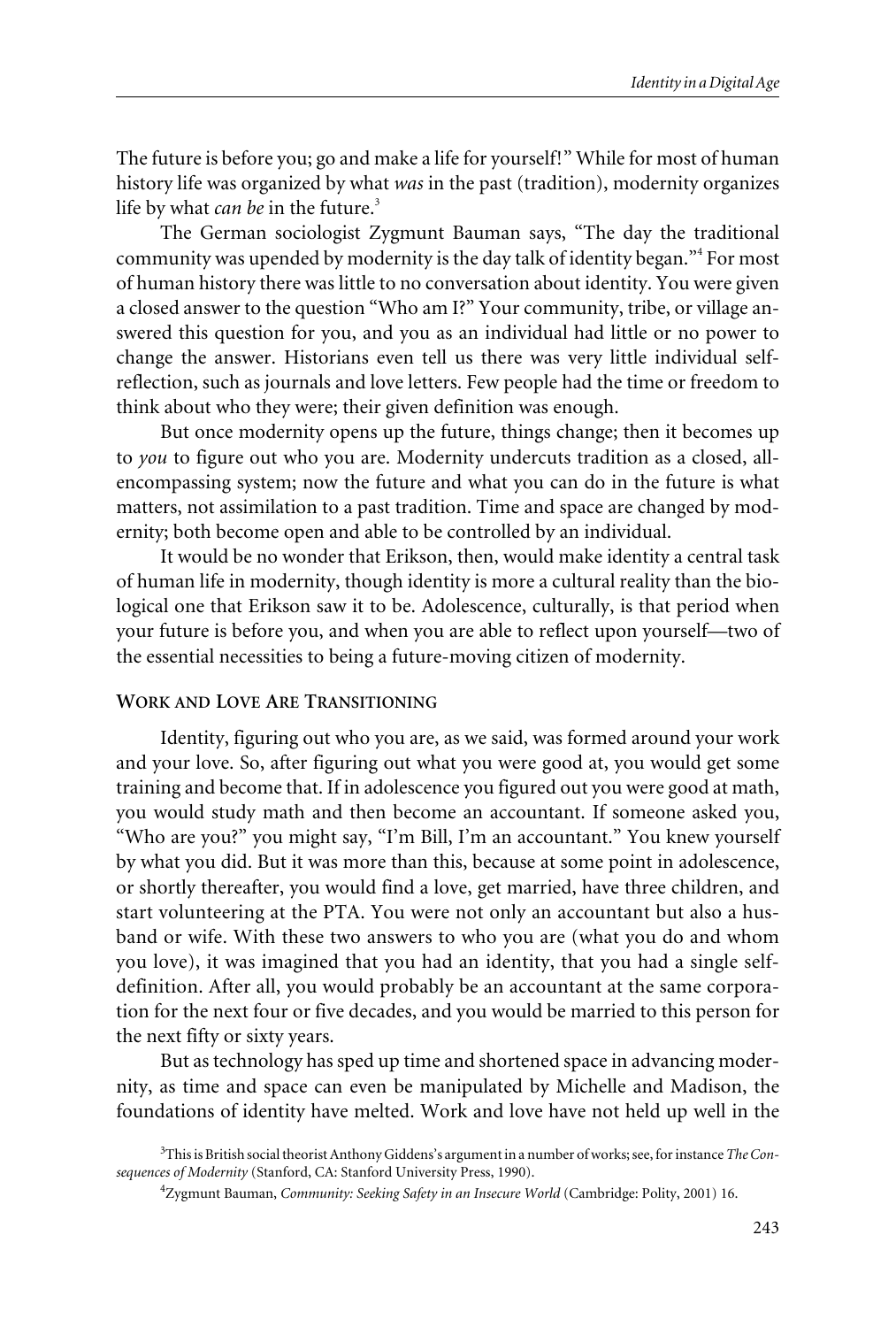blur of time and space. It is very unlikely that anyone stays in one career (let alone one job) for forty years; there are fewer and fewer gold watches anymore. The statistics are always changing, but some say that Americans change *careers* on average every twenty months.<sup>5</sup> It is rarely assumed that high school is the time young people find their life's work. Work is no longer a viable foundation on which to build an identity. But of course neither is love. Love as a constant and continued commitment (even when feelings wane) has not held up well in the frantic transitions of late modernity. With high divorce rates and later marriage, it's very unlikely that anyone will have one love for the rest of their life, and almost absurd to assume that most young people will find this person in high school. Identity (answering the question "Who am I?") becomes liquefied when work and love melt in the speed of our digital age.

> *As technology has sped up time and shortened space in advancing modernity, the foundations of identity have melted. Work and love have not held up well in the blur of time and space.*

#### **IN THEIR PLACE: MY BODY**

In place of work and love, new elements of identity have come to the fore, elements made powerful by the radical transformation of time and space. Work has been transformed into consumption; what matters for my identity is not what I do, but what I can buy, and what the things I buy say about who I am. I am what I buy; what I wear communicates who I am. And I need the constant information of the Internet not only to inform me what to buy, but also to tell me what the things I buy mean, and how others are perceiving them (by commenting online).

In place of love is intimacy. We hear it often, someone will say, "I still love him, there just isn't anything there [translation: there is no intimacy]; we just want different things." As time and space have radically sped up, they have transformed the core building blocks of identity from work to consumption, from love to intimacy. And, if this is true, then it is absurd to assume that your identity is closed, that you ever settle on a single identity. For who settles on one fashion or one lover for the rest of their life? Michelle is reworking her own identity, just as Madison is reworking hers. In the blur of time and space, identity is always identity-untilfurther-notice. Modernity had already dethroned religion and its tradition as able to answer the question "Who am I?" Now, in the speed of a digital world, this question is always open.

If there is one constant, then, it is that I use my body as the place to work on my many fleeting identities. The body becomes the place where I broadcast who I

<sup>5</sup> See Dawn Rosenberg, "How Often Do People Change Careers?" on About.com, http://careerplanning .about.com/b/2006/07/28/how-often-do-people-change-careers.htm (accessed 30 April 2010).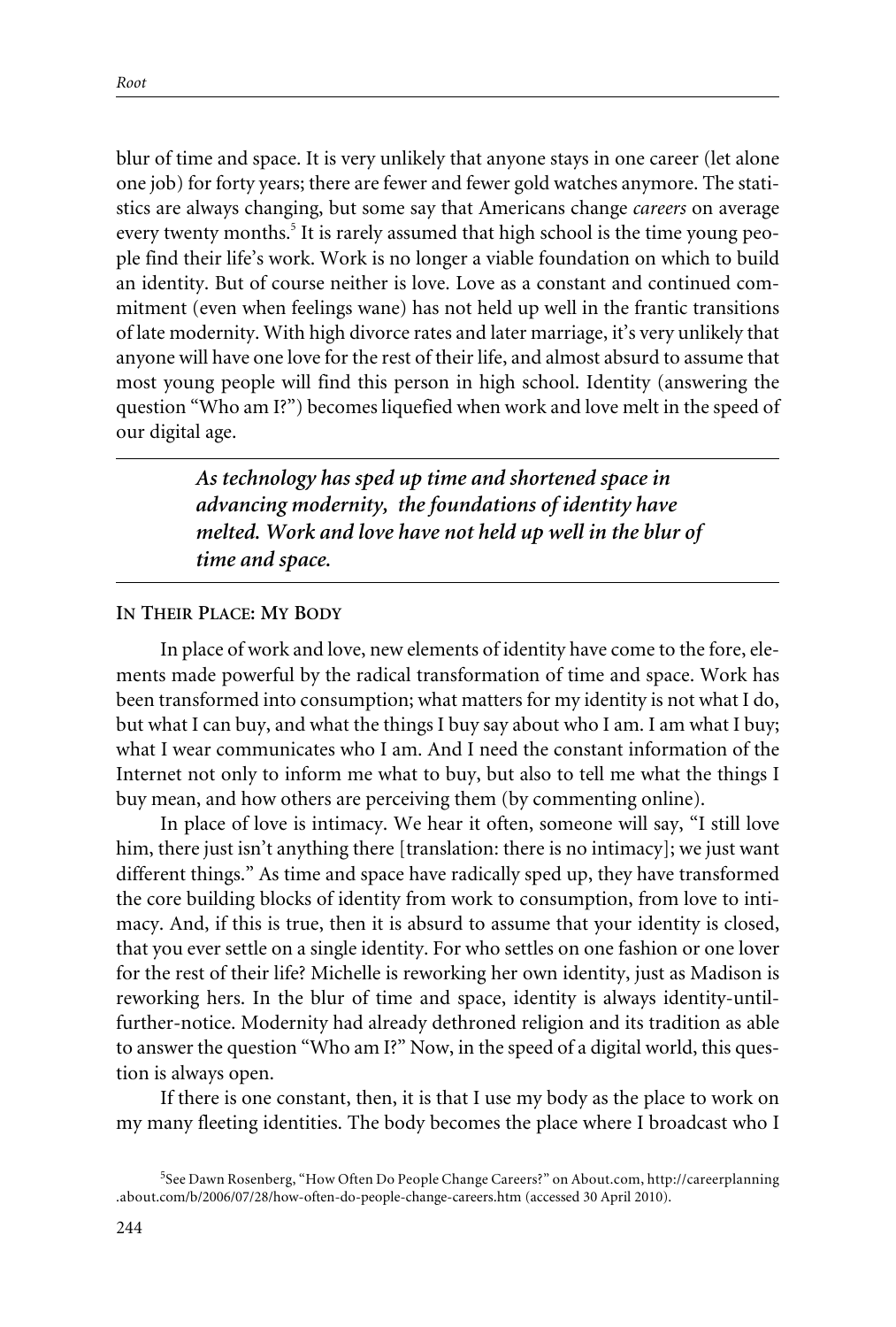am by hanging my consumptions on it and receiving intimacy through it. For most people, often the most fundamental identity marker is their body—"fat," "hot," "ugly" tells me more than anything else about who I am. The Internet is not a tool that disembodies me, but a tool that allows my body to be broadcast across time and space. Michelle takes hours finding her profile picture, and Madison's You-Tube videos show off her waistline and new jeans. We use the Internet to find out if we are hot or not; it is the great genie that gives us ratings on our bodies and provides both things to buy (Amazon) and people to be intimate with (eHarmony).

## **HERE STANDS THE CHURCH: SO WHAT?**

And so there stands the church, and there are the Michelles and the Madisons. What's to be done? We may want to say that we should tell them to have their identity in Christ, and so we should, but just saying that is of no help. Rather, what we must see is that both the Michelles and the Madisons are living constantly with the question "Who am I?" We need to say something other than just religious phrases; we must be able to articulate that the Jesus we serve is the Jesus who is found in your yearning, the Jesus who is found up against your questions. There is no reason to tell them to stop searching for an identity in the blur of time and space; rather, we must together seek for God in our questions and longing.

So why does this matter to the church and those leading congregations? It matters because we often assume that it is our job to help people form an identity, and an identity that has their Christian commitment as central. And if their Christian commitment is central, then that identity, because it is based on belief, must be as solid as a rock, for if it isn't, then neither is their faith. The problem is that identity has already been liquefied, and few people find it necessary to have one single self-definition; therefore, in a real way their (often) partial self-definition as Christian is always open. They see themselves as Christian for now, but in the future, who knows?

Of course this is a risky time, but there is an opportunity here for the church as well. The opportunity is to see conversion not as a *final destination* but as a *constant process* of reflecting deeply on one's life, seeking God next to one's deepest question—and there is no deeper question for people than "Who am I?" It becomes essential that pastors be able to engage young people in a process of personal/constructive theological reflection. In many ways the question "Who am I?" should be on our own minds with every sermon we give, every retreat we plan, and every Bible study we lead. It is a question never fully answered and constantly nipping at people's heels—"Who am I?" is the starting point for deep contemplation about God, self, and world. While consumption and intimacy promise electric experiences, they are also very thin, which means that suffering is always close to the search for identity. Consumption and intimacy have short half-lives and demand constant motion, often leaving us hurting in their wake of transition. Then, ministry must seek for a theology that places God near to those who suffer, that places